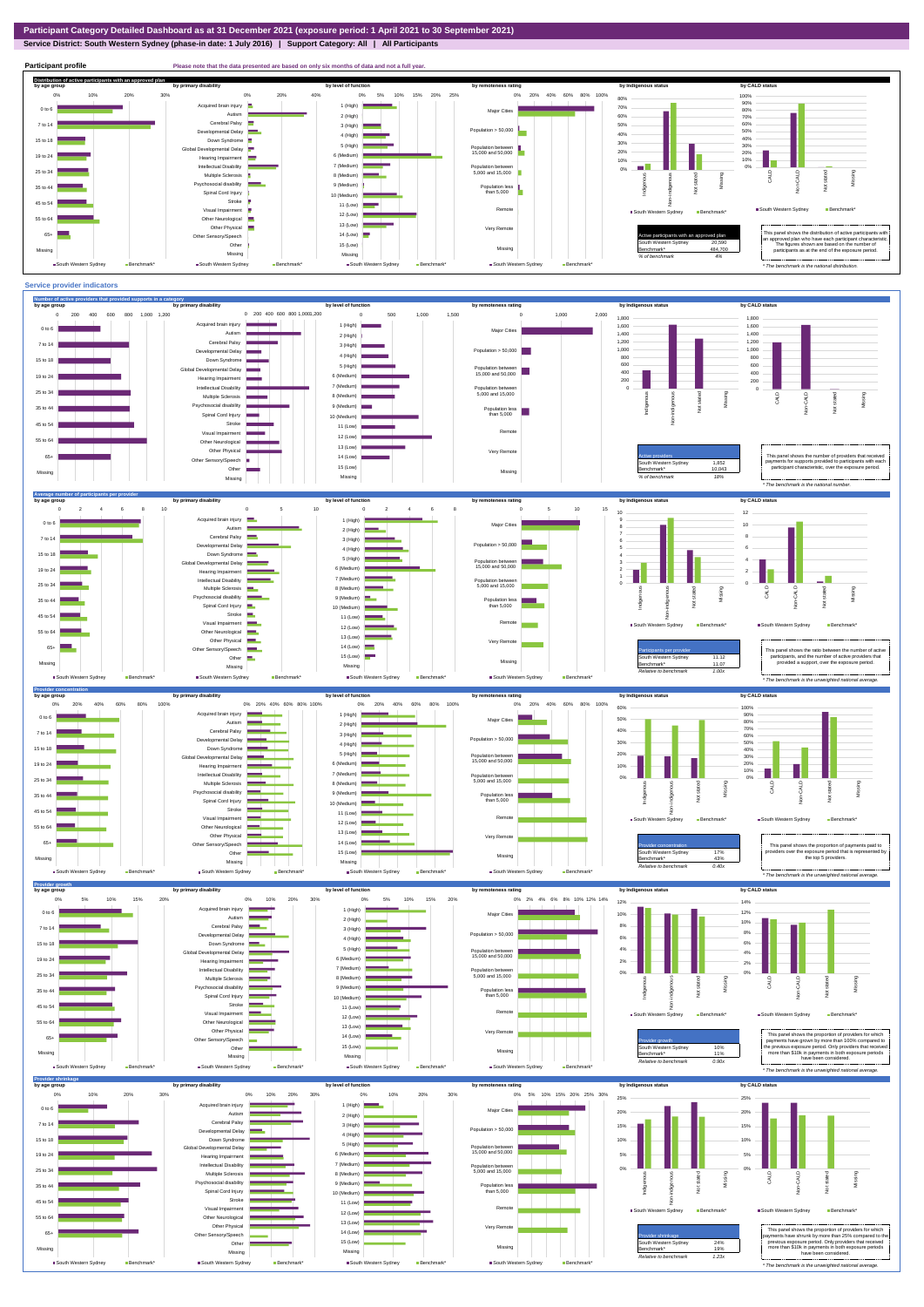**Service District: South Western Sydney (phase-in date: 1 July 2016) | Support Category: All | All Participants**



|                                | Active participants with          |                                 | <b>Participants</b> | Provider      | Provider | Provider  | <b>Total plan</b>                  |                 | Outcomes indicator on | Has the NDIS helped with |
|--------------------------------|-----------------------------------|---------------------------------|---------------------|---------------|----------|-----------|------------------------------------|-----------------|-----------------------|--------------------------|
| <b>Support category</b>        | approved plans                    | <b>Active providers</b>         | per provider        | concentration | arowth   | shrinkage | budgets (\$m)<br>Payments (\$m)    | Utilisation     | choice and control    | choice and control?      |
|                                |                                   |                                 |                     |               |          |           |                                    |                 |                       |                          |
| Core                           |                                   |                                 |                     |               |          |           |                                    |                 |                       |                          |
| Consumables                    | 11.666                            | 463                             | 25.2                | 52%           | 8%       | 14%       | 14.1<br>10.2                       | 73%             | 48%                   | 69%                      |
| <b>Daily Activities</b>        | 9.474                             | 877<br><b>Service Service</b>   | 10.8                | 29%           | 14%      | 23%       | 322.7<br>289.5                     | 90%             | 44%                   | 70%                      |
| Community                      | 10.741                            | 624                             | 17.2                | 33%           | 11%      | 27%       | 145.9<br>94.5                      | 65%             | 41%                   | 69%                      |
| Transport                      | 8.224                             | 37<br>-------                   | 222.3<br>.          | 86%<br>       | 33%      | 0%<br>.   | 23.8<br>27.0                       | 113%<br>------- | 41%<br>               | 70%<br>--------          |
| Core total                     | 15,666                            | 1.220                           | 12.8                | 29%           | 11%      | 25%       | 506.4<br>421.2                     | 83%             | 45%                   | 68%                      |
|                                |                                   |                                 |                     |               |          |           |                                    |                 |                       |                          |
| <b>Capacity Building</b>       |                                   |                                 |                     |               |          |           |                                    |                 |                       |                          |
| Choice and Control             | 7.276                             | 297                             | 24.5                | 59%           | 6%       | 0%        | 5.1<br>5.0                         | 100%            | 47%                   | 68%                      |
| <b>Daily Activities</b>        | 19.956                            | 1.005                           | 19.9                | 29%           | 7%       | 19%       | 118.5<br>74.3<br><b>The Common</b> | 63%             | 44%                   | 67%                      |
| Employment                     | 1.140                             | 89                              | 12.8                | 66%           | 6%       | 35%       | 7.8<br>3.9                         | 50%             | 33%                   | 62%                      |
| Relationships                  | 2,207<br><b>The Contract</b>      | 130<br>m,                       | 17.0                | 59%           | 12%      | 10%       | 11.2<br>6.1                        | 55%             | 16%                   | 68%                      |
| Social and Civic               | <b>Contract</b><br>2.621          | 206<br><b>Contract Contract</b> | 12.7                | 35%           | 3%       | 29%       | 5.9<br>2.0                         | 34%             | 35%                   | 63%                      |
| Support Coordination           | 7.317                             | 486                             | 15.1<br>-------     | 28%<br>.      | 7%<br>.  | 10%<br>.  | 14.8<br>11.8                       | 80%<br>------   | 42%<br>------         | 68%<br>                  |
| <b>Capacity Building total</b> | 20.207                            | 1.283                           | 15.7                | 26%           | 8%       | 16%       | 165.9<br>104.4                     | 63%             | 44%                   | 67%                      |
|                                |                                   |                                 |                     |               |          |           |                                    |                 |                       |                          |
| Capital                        |                                   |                                 |                     |               |          |           |                                    |                 |                       |                          |
| Assistive Technology           | <b>Contract Contract</b><br>3.891 | 289                             | 13.5                | 63%           | 6%       | 39%       | 18.6<br>9.9                        | 53%             | 57%                   | 72%                      |
| Home Modifications             | 997                               | 89                              | 11.2                | 58%           | 9%       | 23%       | 6.4<br>3.8                         | 59%             | 40%                   | 74%                      |
| <b>Capital total</b>           | 4.214                             | 332                             | 12.7                | 49%           | 7%       | 36%       | 25.1<br>13.7                       | 55%             | 54%                   | 72%                      |
|                                |                                   |                                 |                     |               |          |           |                                    |                 |                       |                          |
| Missina                        |                                   | $\Omega$                        | 0.0                 | 0%            | 0%       | 0%        | 0.0<br>0.0                         | 0%              | 0%                    | 0%                       |
| All support categories         | 20.590                            | 1.852                           | 11.1                | 27%           | 10%      | 24%       | 697.4<br>539.3                     | 77%             | 45%                   | 67%                      |

Note: Only the major support categories are shown.<br>Note: Capacity Building total individual Wellbeing, Home Living and Lifelong Learning although these support categories are not shown.<br>Note: A utilisation rate may be abov

| <b>Indicator definitions</b>                                                                                                                                                                                                                                                                                                                                              |                                                                                                                                                                                                                                                                                                                                                                                                                                                                                                                                                                                                                                                                                                                                                                                                                 |  |  |  |  |  |
|---------------------------------------------------------------------------------------------------------------------------------------------------------------------------------------------------------------------------------------------------------------------------------------------------------------------------------------------------------------------------|-----------------------------------------------------------------------------------------------------------------------------------------------------------------------------------------------------------------------------------------------------------------------------------------------------------------------------------------------------------------------------------------------------------------------------------------------------------------------------------------------------------------------------------------------------------------------------------------------------------------------------------------------------------------------------------------------------------------------------------------------------------------------------------------------------------------|--|--|--|--|--|
| Active participants with approved plans                                                                                                                                                                                                                                                                                                                                   | Number of active participants who have an approved plan and reside in the service district / have supports relating to the support category in their plan.                                                                                                                                                                                                                                                                                                                                                                                                                                                                                                                                                                                                                                                      |  |  |  |  |  |
| <b>Active providers</b><br><b>Participants per provider</b><br><b>Provider concentration</b><br><b>Provider growth</b><br><b>Provider shrinkage</b>                                                                                                                                                                                                                       | Number of providers that received payments for supports provided to participants within the service district / support category, over the exposure period.<br>Ratio between the number of active participants and the number of active providers.<br>Proportion of provider payments over the exposure period that were paid to the top 10 providers.<br>Proportion of providers for which payments have grown by more than 100% compared to the previous exposure period. Only providers that received more than \$10k in payments in both exposure periods have been considered.<br>Proportion of providers for which payments have shrunk by more than 25% compared to the previous exposure period. Only providers that received more than \$10k in payments in both exposure periods have been considered. |  |  |  |  |  |
| <b>Total plan budgets</b><br><b>Payments</b><br><b>Utilisation</b>                                                                                                                                                                                                                                                                                                        | Value of supports committed in participant plans for the exposure period.<br>Value of all payments over the exposure period, including payments to providers, payments to participants, and off-system payments (in-kind and Younger People In Residential Aged Care (YPIRAC)).<br>Ratio between payments and total plan budgets.                                                                                                                                                                                                                                                                                                                                                                                                                                                                               |  |  |  |  |  |
| Outcomes indicator on choice and control<br>Has the NDIS helped with choice and control?                                                                                                                                                                                                                                                                                  | Proportion of participants who reported in their most recent outcomes survey that they choose who supports them.<br>Proportion of participants who reported in their most recent outcomes survey that the NDIS has helped with choice and control.                                                                                                                                                                                                                                                                                                                                                                                                                                                                                                                                                              |  |  |  |  |  |
|                                                                                                                                                                                                                                                                                                                                                                           | The green dots indicate the top 10 percentile of service districts / support categories when ranked by performance against benchmark for the given metric. In other words, performing relatively well under the given metric.<br>The red dots indicate the bottom 10 percentile of service districts / support categories when ranked by performance against benchmark for the given metric. In other words, performing relatively poorly under the given metri                                                                                                                                                                                                                                                                                                                                                 |  |  |  |  |  |
| Note: A higher score is considered to be 'good' performance under some metrics. For example, a high utilisation rate is a sign of a functioning market where participants have access to the supports they need.<br>For other metrics, a lower score is considered to be 'good' performance. For example, a low provider concentration is a sign of a competitive market. |                                                                                                                                                                                                                                                                                                                                                                                                                                                                                                                                                                                                                                                                                                                                                                                                                 |  |  |  |  |  |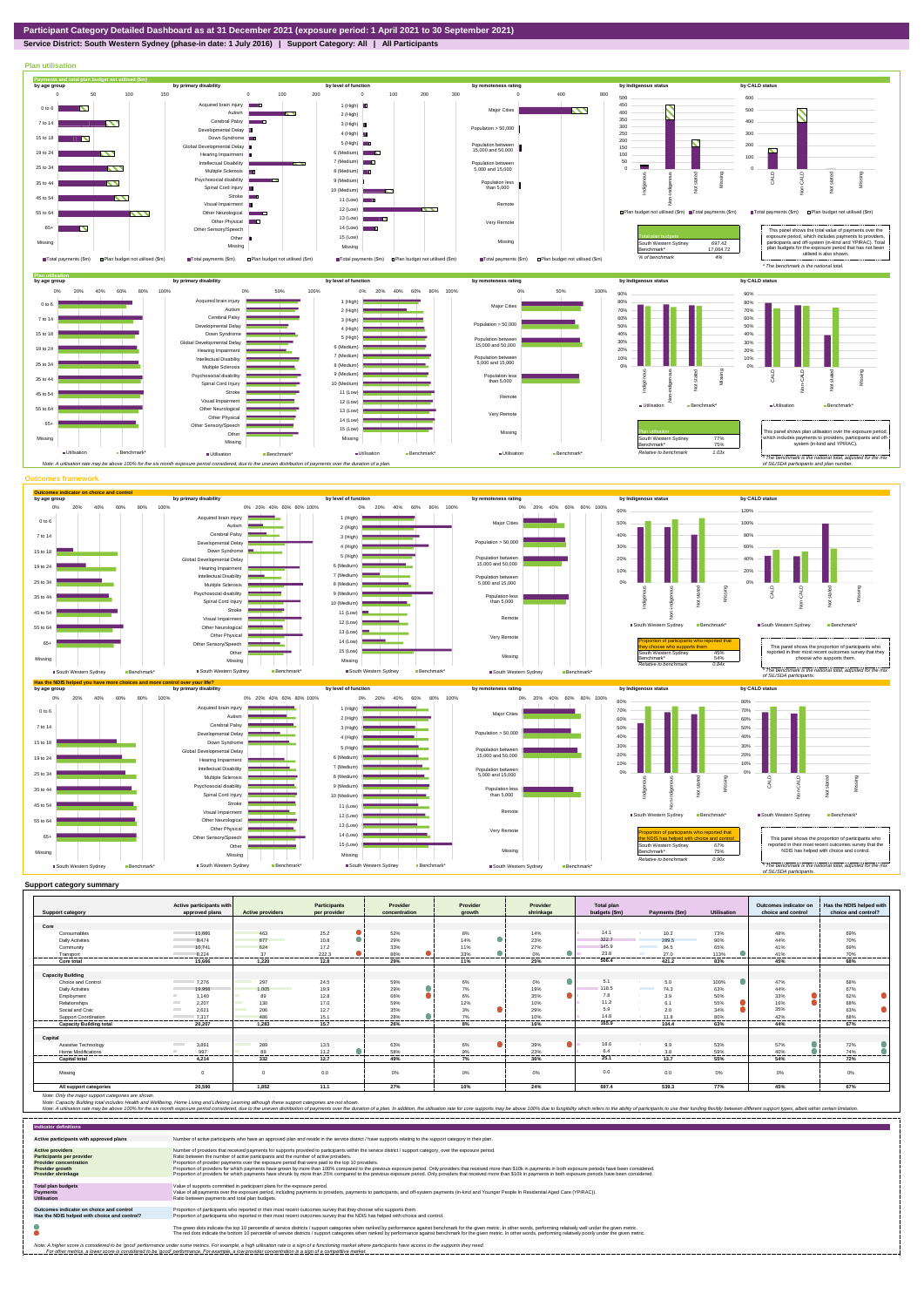## **Service District: South Western Sydney (phase-in date: 1 July 2016) | Support Category: All | Participants Receiving SIL/SDA**



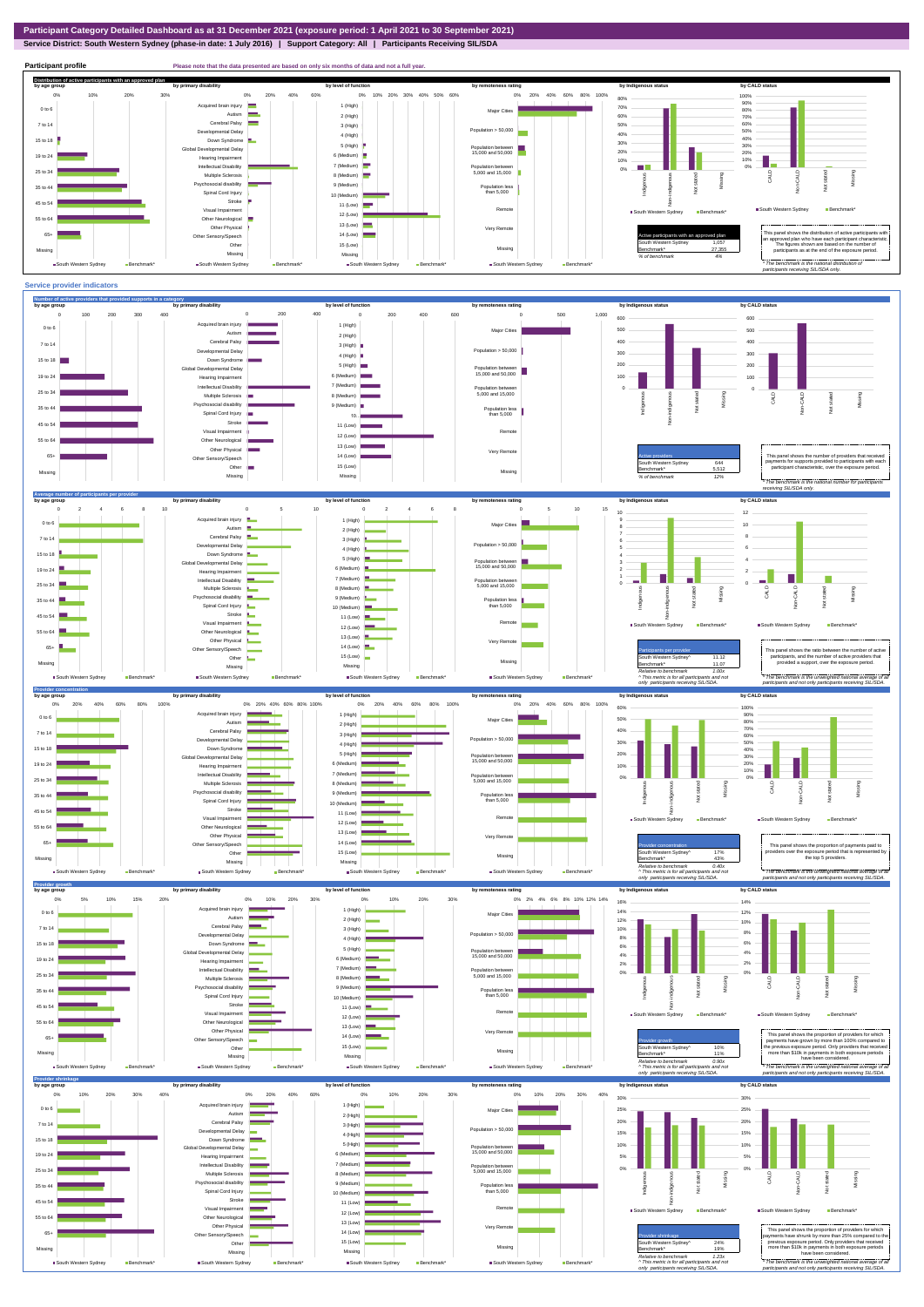

**Service District: South Western Sydney (phase-in date: 1 July 2016) | Support Category: All | Participants Receiving SIL/SDA**



|                                | Active participants with        |                         | <b>Participants</b> | Provider         | Provider         | Provider                              | <b>Total plan</b> |                             |                | Outcomes indicator on | Has the NDIS helped with |
|--------------------------------|---------------------------------|-------------------------|---------------------|------------------|------------------|---------------------------------------|-------------------|-----------------------------|----------------|-----------------------|--------------------------|
| <b>Support category</b>        | approved plans                  | <b>Active providers</b> | per provider        | concentration    | arowth           | shrinkage                             | budgets (\$m)     | Payments (\$m)              | Utilisation    | choice and control    | choice and control?      |
|                                |                                 |                         |                     |                  |                  |                                       |                   |                             |                |                       |                          |
| Core                           |                                 |                         |                     |                  |                  |                                       |                   |                             |                |                       |                          |
| Consumables                    | 798                             | 129                     | 6.2                 | 65%              | 0%               | 8%                                    | 1.4               | 1.0                         | 69%            | 19%                   | 78%                      |
| <b>Daily Activities</b>        | 1.047                           | 248                     | 4.2                 | 41%              | $\bullet$<br>14% | 16%                                   | 143.6             | 139.3                       | 97%            | 21%                   | 78%                      |
| Community                      | 1.022                           | 207                     | 4.9                 | 40%              | 10%              | 28%                                   | 25.9              | <b>The Contract</b><br>17.5 | 67%            | 21%                   | 78%                      |
| Transport                      | 1.031                           | .                       | 257.8<br>--------   | 100%<br>-------- | 0%<br>.          | ≏<br>$\Omega$ <sup>o</sup><br>------- | 1.4<br>           | 1.2<br>.                    | 87%<br>------- | 21%<br>.              | 78%<br>.                 |
| Core total                     | 1.057                           | 387                     | 2.7                 | 39%              | 11%              | 23%                                   | 172.2             | 158.9                       | 92%            | 21%                   | 78%                      |
|                                |                                 |                         |                     |                  |                  |                                       |                   |                             |                |                       |                          |
| <b>Capacity Building</b>       |                                 |                         |                     |                  |                  |                                       |                   |                             |                |                       |                          |
| Choice and Control             | <b>Contract Contract</b><br>357 | 62                      | 5.8                 | 68%              | 0%               | 0%<br>o                               | 0.3               | 0.3                         | 101%           | О<br>24%              | 77%                      |
| <b>Daily Activities</b>        | 1.041                           | 285                     | 3.7                 | 34%              | $0\%$            | 14%                                   | 5.0               | - 6<br>3.0                  | 60%            | 21%                   | 78%                      |
| Employment                     | 46                              | 15                      | 3.1                 | 95%              | 0%               | Δ<br>75%                              | 0.3               | 0.2<br>- 40                 | 51%            | 17%                   | 79%                      |
| Relationships                  | 657                             | 67                      | 9.8                 | 65%              | 4%               | 23%                                   | 4.2               | 2.7                         | 63%            | 15%                   | 77%                      |
| Social and Civic               | 31                              | 16                      | 1.9                 | 94%              | ▲<br>0%          | 100%                                  | 0.2               | 0.0                         | 19%            | 29%                   | 82%                      |
| Support Coordination           | 1.044                           | 155                     | 6.7                 | 41%              | 9%               | 4%                                    | 2.7               | 2.4                         | 90%            | 21%                   | 78%                      |
| <b>Capacity Building total</b> | 1.054                           | 406                     | ------<br>2.6       | 32%              | 6%               | 19%                                   | 13.1              | 8.7                         | 67%            | 21%                   | 78%                      |
|                                |                                 |                         |                     |                  |                  |                                       |                   |                             |                |                       |                          |
| Capital                        |                                 |                         |                     |                  |                  |                                       |                   |                             |                |                       |                          |
| Assistive Technology           | 403<br><b>Contract Contract</b> | 70                      | 5.8                 | 77%              | 0%               | 30%                                   | 2.3               | 1.2                         | 51%            | 22%                   | 80%                      |
| Home Modifications             | 497                             | 30                      | 16.6                | 77%              | 18%              | 5%                                    | 4.0               | 2.4                         | 59%            | 20%                   | 78%                      |
| <b>Capital total</b>           | 628                             | 99                      | 6.3                 | 60%              | 13%              | 13%                                   | 6.3               | 3.5                         | 56%            | 21%                   | 79%                      |
|                                |                                 |                         |                     |                  |                  |                                       |                   |                             |                |                       |                          |
| Missing                        | $\Omega$                        |                         | 0.0                 | 0%               | 0%               | 0%                                    | 0.0               | 0.0                         | $0\%$          | 0%                    | 0%                       |
|                                |                                 |                         |                     |                  |                  |                                       |                   |                             |                |                       |                          |
| All support categories         | 1,057                           | 644                     | 1.6                 | 37%              | 10%              | 20%                                   | 191.6             | 171.2                       | 89%            | 21%                   | 78%                      |

Note: Only the major support categories are shown.<br>Note: Capacity Building total individual Wellbeing, Home Living and Lifelong Learning although these support categories are not shown.<br>Note: A utilisation rate may be abov

| <b>Indicator definitions</b>                                                                                                                                                                                                                                                                                                                                              |                                                                                                                                                                                                                                                                                                                                                                                                                                                                                                                                                                                                                                                                                                                                                                                                                 |  |  |  |  |
|---------------------------------------------------------------------------------------------------------------------------------------------------------------------------------------------------------------------------------------------------------------------------------------------------------------------------------------------------------------------------|-----------------------------------------------------------------------------------------------------------------------------------------------------------------------------------------------------------------------------------------------------------------------------------------------------------------------------------------------------------------------------------------------------------------------------------------------------------------------------------------------------------------------------------------------------------------------------------------------------------------------------------------------------------------------------------------------------------------------------------------------------------------------------------------------------------------|--|--|--|--|
| Active participants with approved plans                                                                                                                                                                                                                                                                                                                                   | Number of active participants who have an approved plan and reside in the service district / have supports relating to the support category in their plan.                                                                                                                                                                                                                                                                                                                                                                                                                                                                                                                                                                                                                                                      |  |  |  |  |
| <b>Active providers</b><br><b>Participants per provider</b><br><b>Provider concentration</b><br>Provider growth<br><b>Provider shrinkage</b>                                                                                                                                                                                                                              | Number of providers that received payments for supports provided to participants within the service district / support category, over the exposure period.<br>Ratio between the number of active participants and the number of active providers.<br>Proportion of provider payments over the exposure period that were paid to the top 10 providers.<br>Proportion of providers for which payments have grown by more than 100% compared to the previous exposure period. Only providers that received more than \$10k in payments in both exposure periods have been considered.<br>Proportion of providers for which payments have shrunk by more than 25% compared to the previous exposure period. Only providers that received more than \$10k in payments in both exposure periods have been considered. |  |  |  |  |
| <b>Total plan budgets</b><br>Payments<br><b>Utilisation</b>                                                                                                                                                                                                                                                                                                               | Value of supports committed in participant plans for the exposure period.<br>Value of all payments over the exposure period, including payments to providers, payments to participants, and off-system payments (in-kind and Younger People In Residential Aged Care (YPIRAC)).<br>Ratio between payments and total plan budgets.                                                                                                                                                                                                                                                                                                                                                                                                                                                                               |  |  |  |  |
| Outcomes indicator on choice and control<br>Has the NDIS helped with choice and control?                                                                                                                                                                                                                                                                                  | Proportion of participants who reported in their most recent outcomes survey that they choose who supports them.<br>Proportion of participants who reported in their most recent outcomes survey that the NDIS has helped with choice and control.                                                                                                                                                                                                                                                                                                                                                                                                                                                                                                                                                              |  |  |  |  |
|                                                                                                                                                                                                                                                                                                                                                                           | The green dots indicate the top 10 percentile of service districts / support categories when ranked by performance against benchmark for the given metric. In other words, performing relatively well under the given metric.<br>The red dots indicate the bottom 10 percentile of service districts / support categories when ranked by performance against benchmark for the given metric. In other words, performing relatively poorly under the given metri                                                                                                                                                                                                                                                                                                                                                 |  |  |  |  |
| Note: A higher score is considered to be 'good' performance under some metrics. For example, a high utilisation rate is a sign of a functioning market where participants have access to the supports they need.<br>For other metrics, a lower score is considered to be 'good' performance. For example, a low provider concentration is a sign of a competitive market. |                                                                                                                                                                                                                                                                                                                                                                                                                                                                                                                                                                                                                                                                                                                                                                                                                 |  |  |  |  |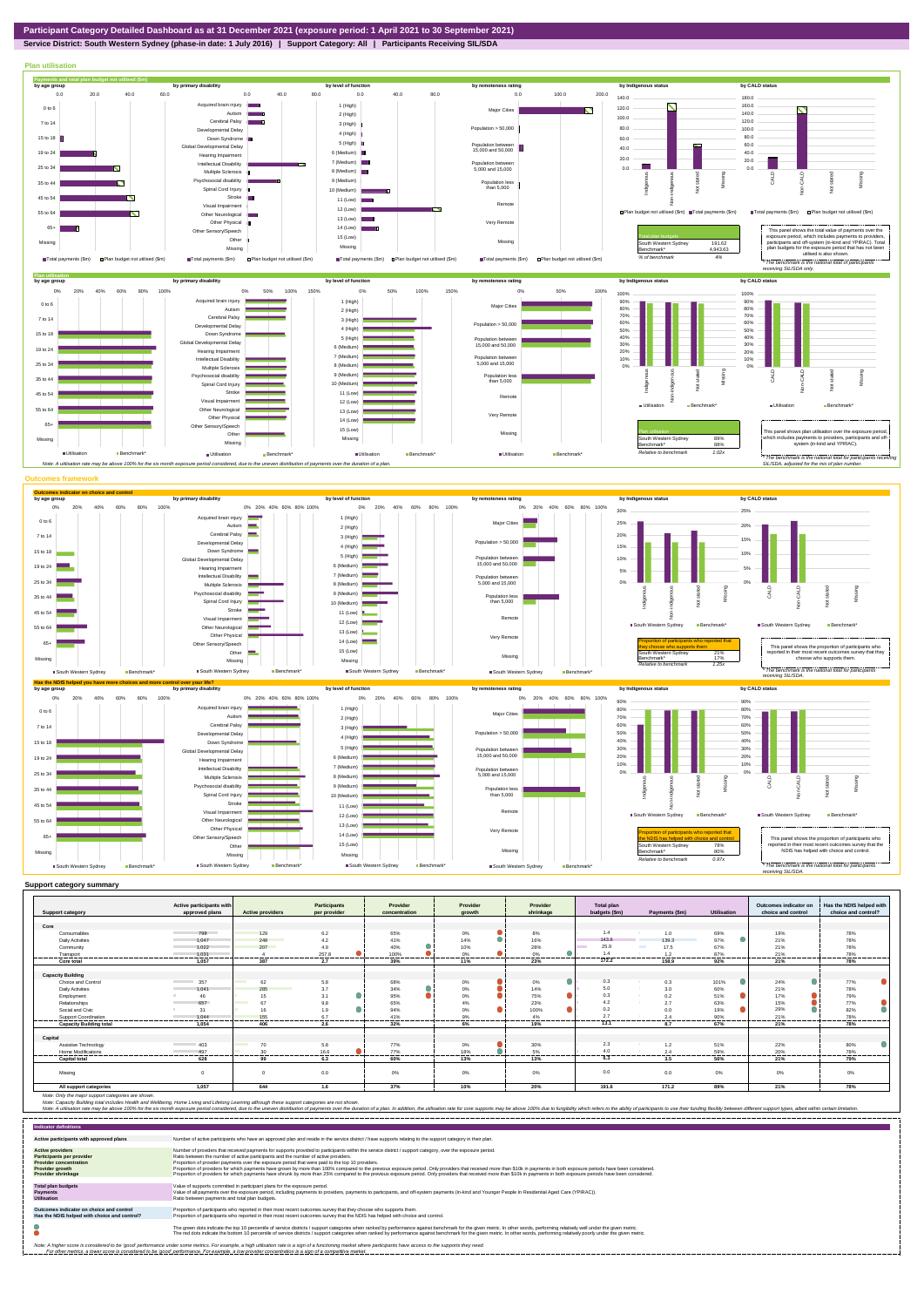**Service District: South Western Sydney (phase-in date: 1 July 2016) | Support Category: All | Participants Not Receiving SIL/SDA**